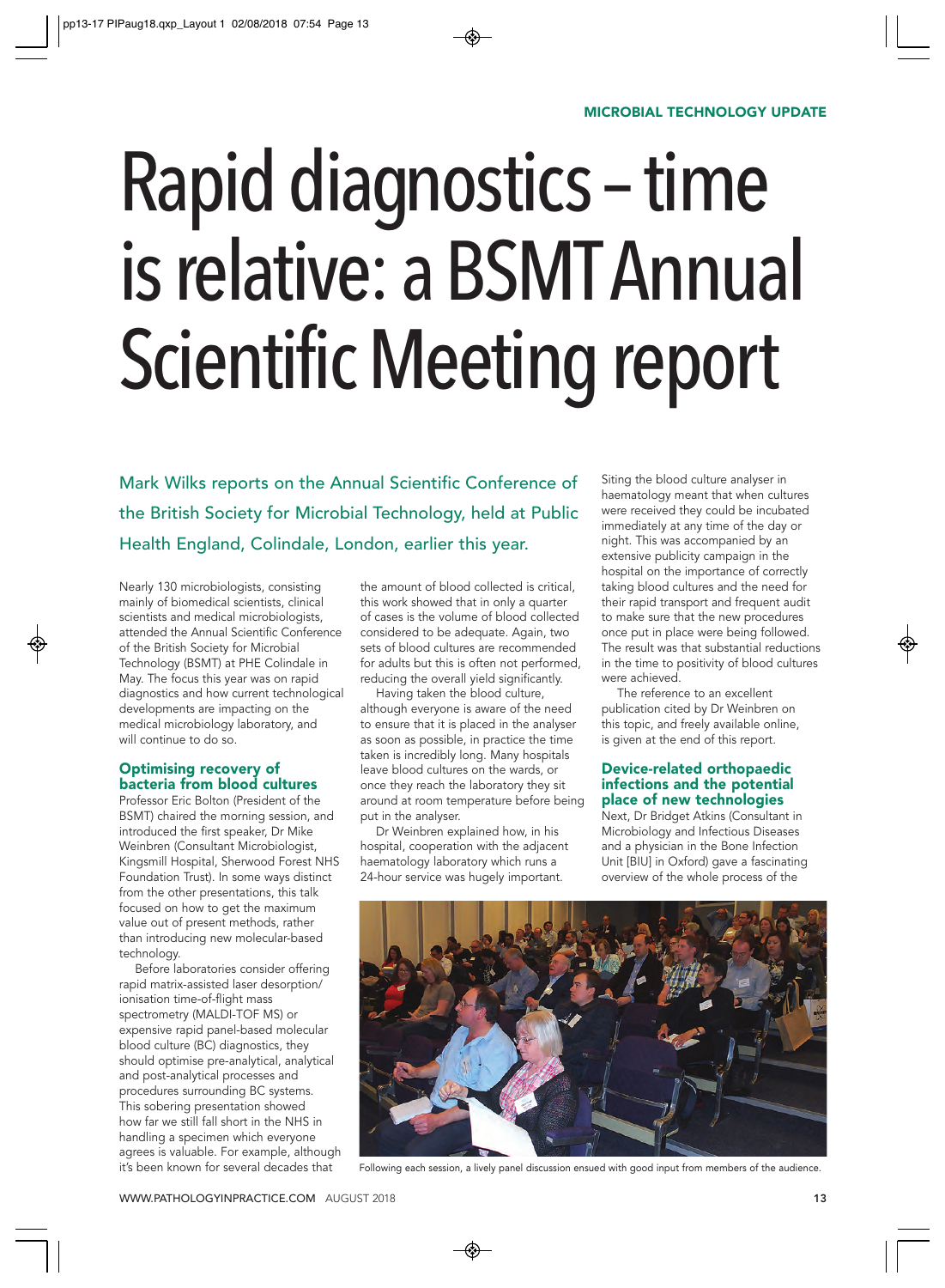# MICROBIAL TECHNOLOGY UPDATE

diagnosis and treatment of bone and joint infections. This focused not just on the usefulness of newer techniques such as sonication and molecular methods, but also on the whole process of managing these complicated infections and the need for a strong multidisciplinary team.

Patients with complex bone and joint infections often have unsatisfactory interactions with the healthcare profession, sometimes having the wrong diagnosis, the wrong orthopaedic surgery, poor soft tissue management, and the wrong antimicrobial treatment. Even if three out of four elements on this list are correct, the outcome may still be poor. Sometimes all the elements are correct but they have not all been done at the same time. Patients may end up with multidrugresistant organisms, drug side-effects, pain, disability, leaking wounds, long hospital stays, depression and disillusionment with the medical profession.

Getting the diagnosis right is important – both anatomically and microbiologically. Risk factors for less-common causes of osteomyelitis should be determined and an interactive relationship with the laboratory developed. Pre-operative biopsies can sometimes be considered; however, meticulous intraoperative sampling, good laboratory processing and accurate interpretation of results are crucial.

No laboratory test will work well if surgical sampling is not expertly performed. The patient should be off antibiotics and the procedure performed with no-touch technique using separate sterile instruments and from multiple sites. Histopathology should always be performed.

In the microbiology laboratory, prevention of contamination while adequately disrupting biofilm, using enriched media, culturing for an adequate duration and performing appropriate identification and antibiograms are vital to an accurate diagnosis. Soft tissue management is as important as the bones, so plastic surgeons need to be an integral part of the team. Intraoperative and post-operative antibiotic therapy should be rational and managed with skill – while not causing harm to the patient.

Clinical progress must be adequately monitored. Failure means a complete re-assessment, not simply prolonging antibiotics. Much of this should be delivered through multidisciplinary specialist bone infection units where infection doctors manage the triage of referral, in-patient care, antimicrobials and discharge planning, working closely with their surgical colleagues.

Although data from a number of

studies using sonication and molecular tests were presented, Dr Atkins thought that at the moment it is still too early to advocate the introduction into routine use, as there was no obvious single measure or set of measures which gave greatly improved results.

# Tracking Staphylococcus aureus around the intensive care unit

Staphylococcus aureus infections in ICU have long been a problem. With this in mind, after the morning break Dr Stephanie Dancer (Consultant Microbiologist, NHS Lanarkshire, and Professor of Microbiology, Edinburgh Napier University) summarised studies over several years on the dynamics of the spread of S. aureus between surfaces, such as furniture and equipment, patients, staff hands and air in ICU.

A wide variety of different techniques was used including air sampling using slit samplers and settle plates, double-sided dip slides which could be applied to different surfaces in the laboratory, swabbing the hands of staff and covert observation to see how often surfaces were touched by staff. Not surprisingly, frequently touched surfaces demonstrated higher amounts of microbial contamination.

Whole-genome sequencing of the isolates was used to show transmission around the unit. Interestingly, in 34 transmission events involving identical strains, 22 (65%) were autologous; so nearly two-thirds of ICU-acquired S. aureus infection originated from the patient's own flora. In one sense this is encouraging as cross-transmission between patients, at least in this ICU, was quite rare (9% of episodes); however, the study did show extensive contamination sites which were frequently touched such as bed rails and intravenous (iv) pumps, and clearly more attention needs to be paid to preventing this contamination from occurring; after all, if you are a patient on ICU and you acquire an S. aureus infection it is not



Dr Mike Weinbren discusses aspects of his blood culture work with Michael Croughan, BSMT Hon Treasurer, and a BSMT delegate.



BSMT President Professor Eric Bolton in conversation with Dr Robert George, founder member and inaugural BSMT President, and previously Head of the Respiratory and Systemic Infection Laboratory at Colindale.

really relevant whether it's your S. aureus or one from another patient.

It's hard to say how generalisable these results are, but there seems no reason to suppose that the ICU studied was different from many others, and Dr Dancer described strikingly similar results from a study of vancomycinresistant Enterococcus in an ICU in a tertiary Australian hospital where whole-genome sequencing was used. Here, patients contaminated environmental sites and environmental sources, which not only led to patient colonisation but also to infection.

## Respiratory virus detection: increased efficiency to meet winter demands

To conclude the morning session, Dr Gemma Clark (Clinical Scientist, Nottingham University Hospitals) described the implementation of a commercial multiplex polymerase chain reaction (PCR) method for the detection of respiratory viruses. With their seasonal variation and unpredictable demand for testing from year to year, this presents a particular challenge for the diagnostic laboratory.

Several years ago the laboratory faced a number of major challenges, including the loss of experienced staff, an increase in workload, and technical problems with the in-house assays that were in use. These problems included master mix quality control failures and failures of positive controls. There were also concerns over the performance of the actual assays. There were more external quality assessment (EQA) failures than deemed acceptable, and worries over primer sensitivity and specificity. Workflow analysis showed the whole process was quite 'messy' and it was clear that the way the whole process was being carried out was not efficient.

Dr Clark described the implementation of a commercial assay produced by Aus Diagnostics which allows the whole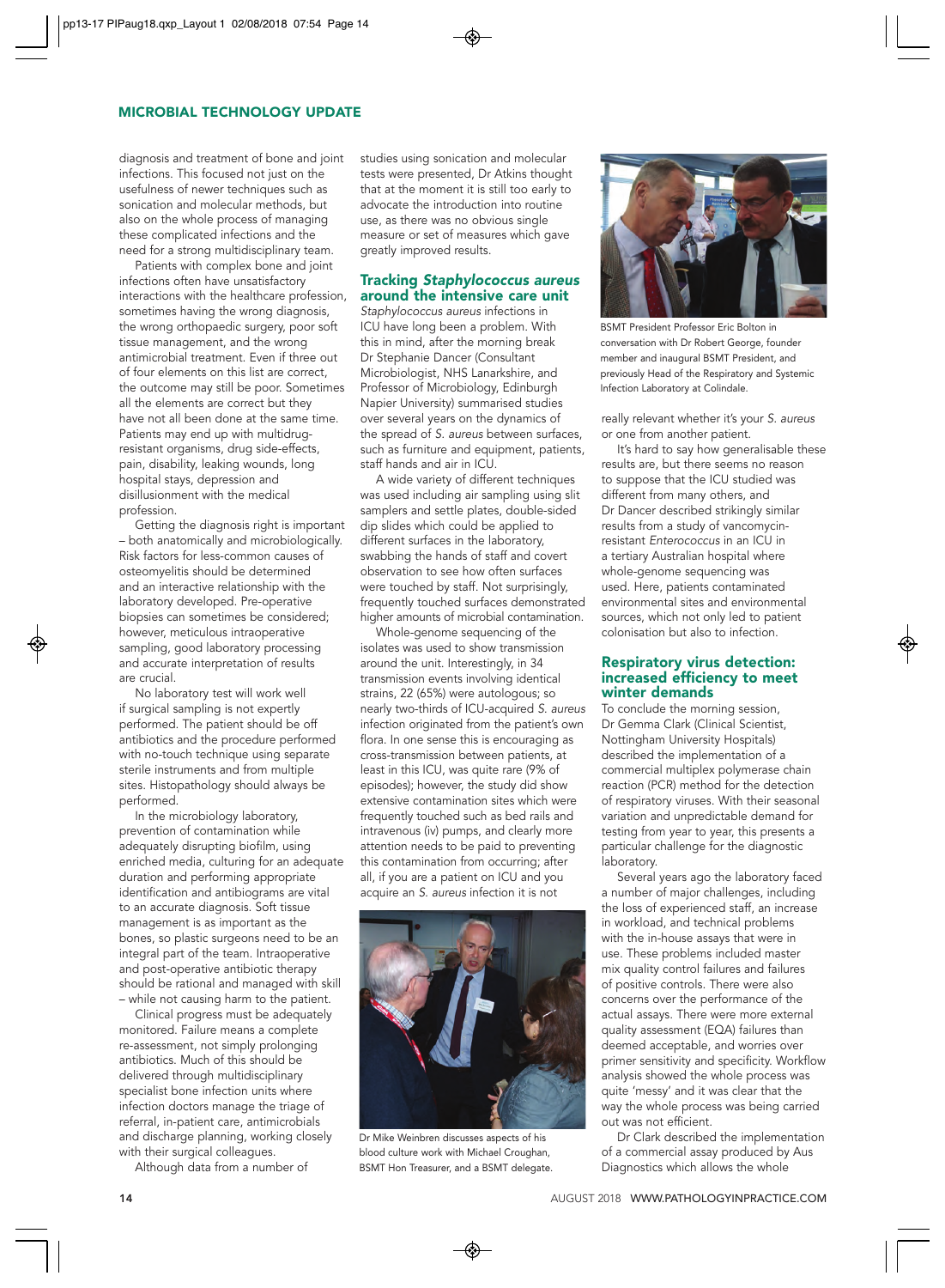workflow to be simplified, reduced in complexity and the quality greatly improved. This particular test adopted produced semiquantitative results (copies/10 μL) which are not strictly comparable to the Ct values obtained by real-time PCR; however, they were useful to monitor trends and fall in values as patients responded to antiviral therapy. Despite a 28% increase in workload annually, turnaround times were maintained, there were improvements in EQA performance and improved staff satisfaction. Further improvements which are intended to be rolled out in the winter of 2018 included the possibility of pointof-care testing in the A&E department to reduce turnaround times still further.

# Molecular diagnostics for enteric infections – relevance for clinical diagnosis and public health

Professor Brian Duerden CBE chaired the afternoon session and introduced the first speaker, BSMT President Professor Eric Bolton (Honorary Professor in the Department of Epidemiology and Population Health, University of Liverpool), who described initial findings from what is the largest study so far carried out on the use of molecular diagnostics for enteric infections and looked at the relevance for clinical diagnosis and public health.

Gastrointestinal disease is still a major problem in the UK and studies over the last 10 years have shown that there are approximately 17 million cases of infectious diarrhoeal disease in the UK each year

Gastrointestinal disease is still a major problem in the UK and studies over the last 10 years have shown that there are approximately 17 million cases of infectious diarrhoeal disease in the UK each year. This burden of infection is also associated with a significant economic cost to those affected and the UK economy of greater than £2 billion.

Current surveillance systems are based on both syndromic and laboratoryconfirmed data but there are weaknesses with both systems. Furthermore, there is no proactive system for the rapid recognition of outbreaks of disease in the community. Rapid laboratory confirmation is limited by the use of a multiplicity of traditional methods usually targeted at specific pathogens and applied in many laboratories with restrictive algorithms. These can be both slow and give misleading results. There are also several enteric pathogens that cannot be detected by these traditional methods.

In an attempt to address the limitations

of the current surveillance and diagnostic methods a novel research project was developed. This is known as the 'Integrate Project – Fully integrated, real-time detection, diagnosis and control of community diarrhoeal disease clusters and outbreaks'. The main objectives of this study were to:

- $\blacksquare$  create a new, one-health paradigm for detecting and investigating clusters and outbreaks of diarrhoea and vomiting in the community
- develop a new approach to population sampling based on syndromic surveillance in the community and which involved a rapid system for cluster detection known as: Ascertainment and Enhancement of Gastrointestinal Surveillance and Statistics (AEGISS)
- evaluate the use of modern microbiological methods, including: a) rapid molecular diagnostics and b) the potential role of microbial genomics

# **ScheBo** • Biotech – experts in faecal elastase

**ScheBo<sup>®</sup>• Pancreatic Elastase-1 Stool Test ELISA** 

Provides objective evidence of pancreatic exocrine function - no need for patients to interrupt enzyme replacement therapy

- The only faecal elastase test which uses monoclonal antibodies
- Just 60 minutes total incubation time - the fastest faecal elastase ELISA test
- Reagent-complete, quantitative ELISA
- **Four standards and two controls**
- **Manual test or can be automated**
- ScheBo® Master Quick-Prep™ device available for faster and more pleasant sample preparation or use the conventional weighing method

# ScheBo® • Pancreatic Elastase 1 Ouick™

- another innovative 'faecal elastase' test from ScheBo . Biotech Reliable, economical and quick - highly suitable for occasional requests

Ivor Smith, ScheBo Biotech UK Ltd, PO Box 6359, Basingstoke, RG22 4WE Tel: 01256 477259 email: i.smith@schebo.co.uk . www.schebo.co.uk

ScheBo<sup>.</sup> Master Quick-Prep<sup>TW</sup>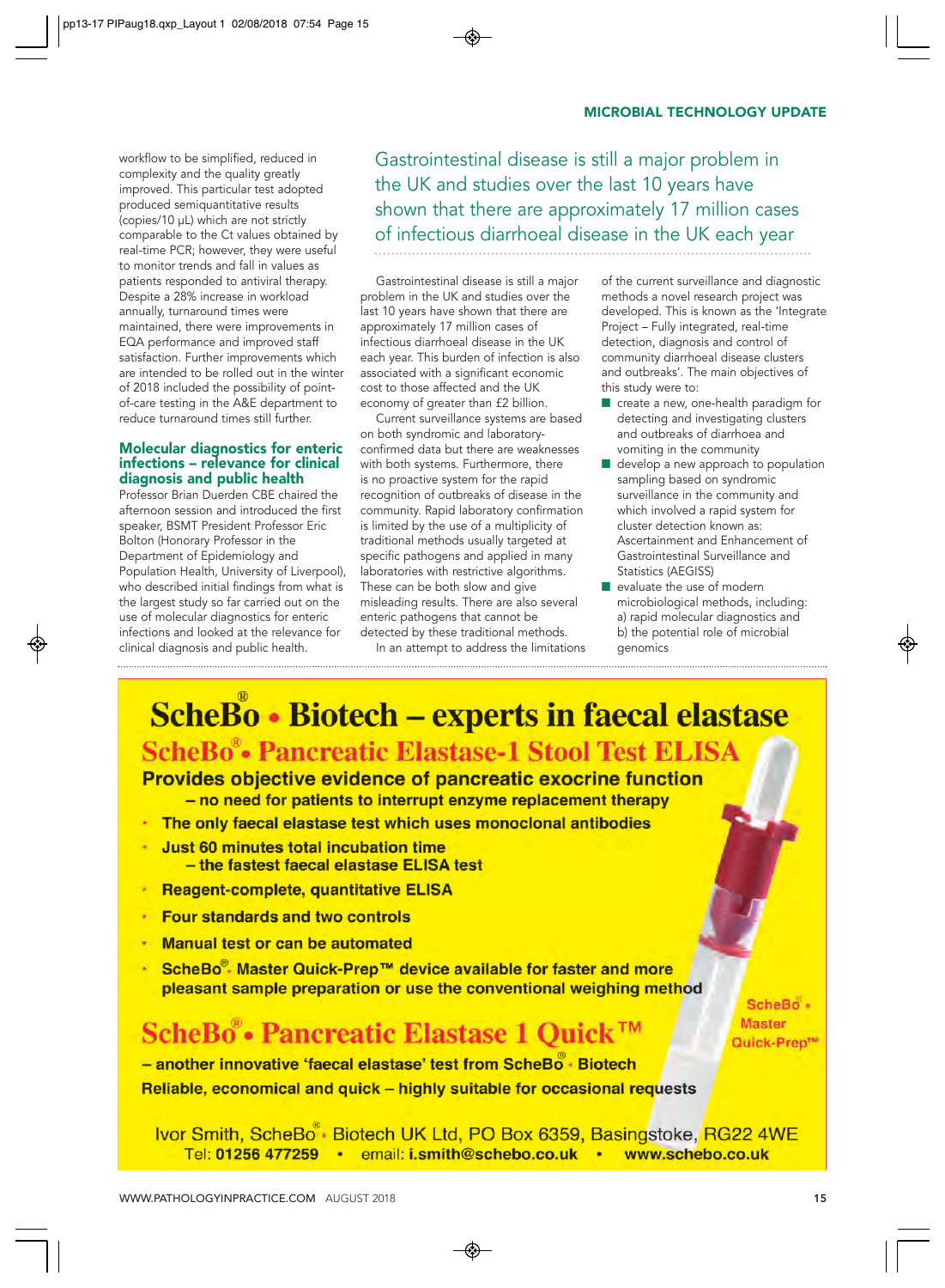# MICROBIAL TECHNOLOGY UPDATE

 $\blacksquare$  develop and integrate veterinary surveillance systems to monitor in real time links with human infections.

This project, led by Professor Sarah O'Brien from the University of Liverpool and undertaken in the North West of England, involved collaborators from the following organisations: Public Health England, Bangor University, Lancaster University, University of Surrey, Royal College of General Practitioners, Animal Health and Veterinary Laboratories Agency, Central Manchester University Hospitals NHS Foundation Trust, Lancashire Teaching Hospitals NHS Foundation Trust, the Royal Liverpool and Broadgreen Hospitals NHS Trust, and Luminex .

The study was divided into five workpackages and Professor Bolton's presentation concentrated on some of the findings from Work-Package 2 – 'Modern Microbiology' relating to laboratory diagnosis.

A total of 1945 faecal samples, submitted by collaborating general practices in the North West of England, were transported by post and tested in one of the three sentinel diagnostic laboratories. Each of the three laboratories carried out their routine investigation procedures and accredited methods for the laboratory diagnosis of communityacquired gastrointestinal infections. These methods included: bacterial culture, microscopy, immunoassays and in house and/or commercial molecular techniques.

In addition, microbiologists from each laboratory were trained to perform the Luminex xTAG Gastrointestinal Pathogen Panel (GPP) assays according to the manufacturer's instructions. The Luminex xTAG GPP involves a 21-multiplex molecular assay that simultaneously detects 15 enteric pathogens. The pathogens detected are shown in Table 1, which is reproduced by permission of Luminex. Previous studies in the UK have shown that sapovirus and enteroaggregative Escherichia coli are common communityacquired infections. Therefore, assays were developed and validated for the Luminex platform. Hence, in this study faecal samples were screened for 17 enteric pathogens by the Luminex assays.

Results of the assays were interpreted according to the manufacturer's instructions. One of the main objectives of this part of the Integrate Project was to compare the outputs from the routine diagnostic methods with those of the molecular system and to assess performance against a set of outcomebased indicators including: diagnostic yield, numbers of false-positive and

# Table 1. Luminex xTAG GPP targets.

| Reportable targets                                    | Number of analytes |
|-------------------------------------------------------|--------------------|
| Adenovirus 40/41                                      |                    |
| Rotavirus A                                           | 1                  |
| Norovirus GI/GII                                      | $\overline{2}$     |
| Clostridium difficile toxin A/B                       | $\overline{2}$     |
| Salmonella                                            | $\overline{2}$     |
| Shigella                                              | 1                  |
| Campylobacter (C. Jejuni, C. coli, C. lari)           | 1                  |
| Escherichia coli O157                                 | 1                  |
| Enterotoxigenic E. coli (ETEC) LT/ST                  | 2                  |
| Yersinia enterocolitica                               | 1                  |
| Vibrio cholerae                                       | 1                  |
| Shiga-like toxin-producing E. coli (STEC) stx 1/stx 2 | 2                  |
| Giardia lamblia                                       |                    |
| Cryptosporidium                                       |                    |
| Entamoeba histolytica                                 |                    |
| Internal control {MS2)                                |                    |
| Total                                                 | 21                 |

false-negative stool samples, and time to detection of the results. The following is an overview of the performance characteristic of the routine methods and the Luminex xTAG assays.

The diagnostic yields for the Luminex xTAG assays (including the assays for sapovirus and enteroaggregative E. coli) and the routine procedures were 45.5% and 13.4%, respectively. This is consistent with other published studies that have compared molecular methods to routine procedures.

The Luminex xTAG assays gave an overall positive predictive value of 83.3– 100%. This range is given because it is not possible to determine the number of false positives because molecular methods are known to be more sensitive than traditional methods. The Luminex xTAG assays gave an overall negative predictive value of 96.1%.

Of the faecal samples tested and

reported within one day by the Luminex xTAG assays the routine methods produced a test report within an average of 3.18 days.

For those microbiologists and laboratories considering implementing molecular screening for diagnosing gastrointestinal infections, Professor Bolton's following comments may be useful. There are some recognised potential issues with molecular (PCR) diagnostics:

- **n** PCR methods may be subject to sample inhibition and hence no result can be obtained. This occurred with about 2% of samples in the above study.
- PCR methods may yield clinically falsepositive results due to either increased sensitivity and/or lack of specificity. This is particularly associated with the detection of Shigella. species.
- PCR methods may produce falsenegative results due to limitations



Enteroaggregative Escherichia coli are common community-acquired infections, and assays have been developed and validated for the Luminex platform